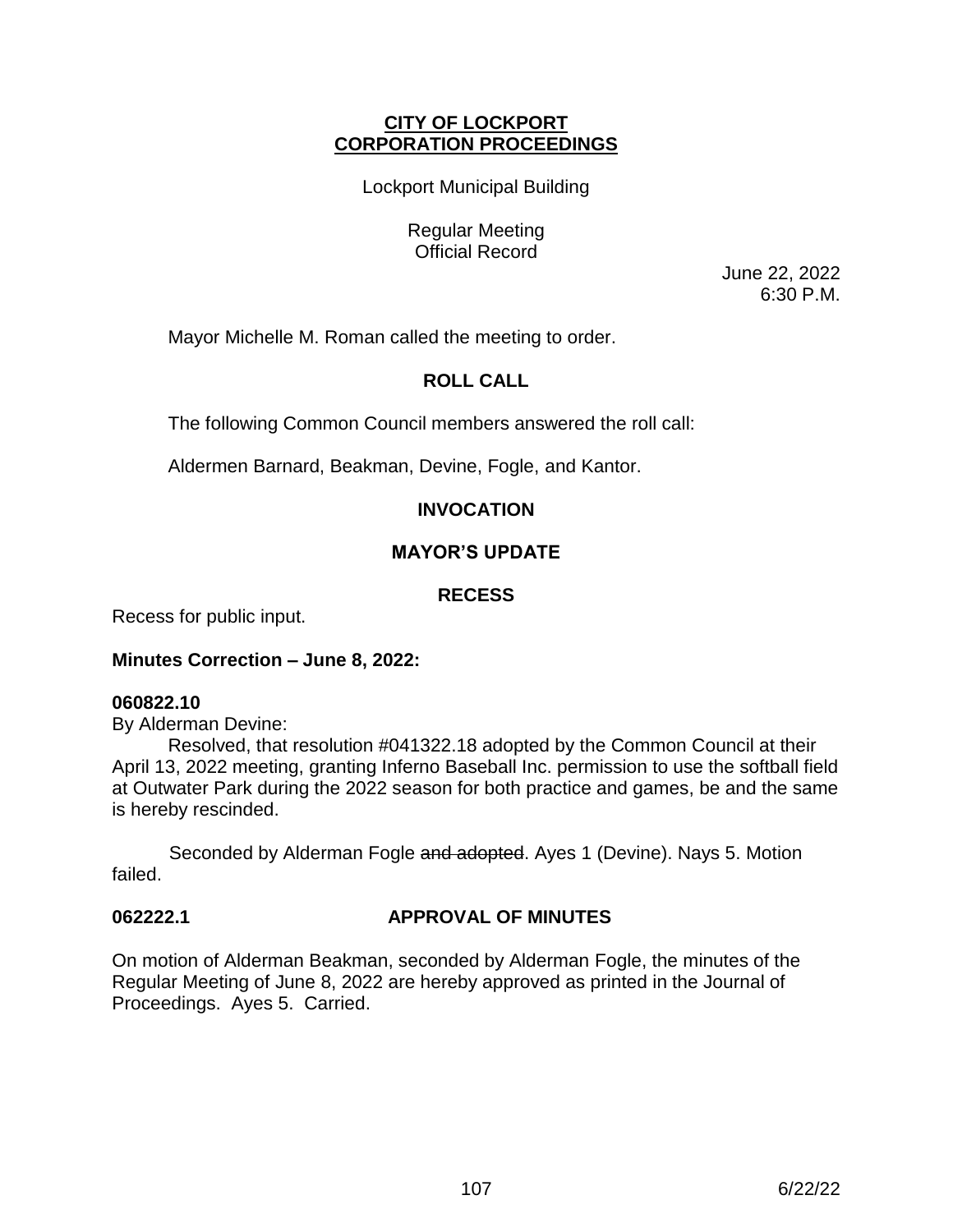## **PUBLIC HEARING**

The Mayor announced a public hearing on a proposed Local Law amending the City Code relative to Roll-Off Containers.

The Mayor asked the City Clerk if any petitions or communications relative to said Local Law have been received.

Recess for public input.

The Mayor closed the public hearing.

## **FROM THE MAYOR**

## **Appointments:**

6/10/22 Brian C. Winslow, 79 Ontario Street, Lockport, NY 14094 – appointed to Building Inspector for the City of Lockport Building Inspection Department effective June 6, 2022. Said appointment is provisional and subject to the City of Lockport Municipal Civil Service Rules and Regulations.

6/10/22 Tyler L. Alexander, 101 South Bristol Street, Lockport, NY 14094 – appointed to Municipal Worker for the City of Lockport Wastewater Department effective June 10, 2022. Said appointment is subject to the City of Lockport Municipal Civil Service Rules and Regulations.

6/10/22 Robert M. Lawson, 94 Prentice Street, Lockport, NY 14094 – appointed to Public Works Supervisor (Water) for the City of Lockport Water Distribution Department effective June 13, 2022. Said appointment is provisional and subject to the City of Lockport Civil Service Rules and Regulations.

Received and filed.

# **FROM THE CITY CLERK**

The Clerk submitted payrolls, bills for services and expenses, and reported that the Department Heads submitted reports of labor performed in their departments. Referred to the Finance Committee.

**Communications:** (which have been referred to the appropriate City officials) 6/9/22 Deborah A. Coder, Assistant Superintendent for Finance and Management Services for Lockport City School District, confirming the Board of Education approved the City's use of the athletic field at Aaron Mossell Junior High School for its July 4<sup>th</sup> fireworks display.

Referred to Committee of the Whole.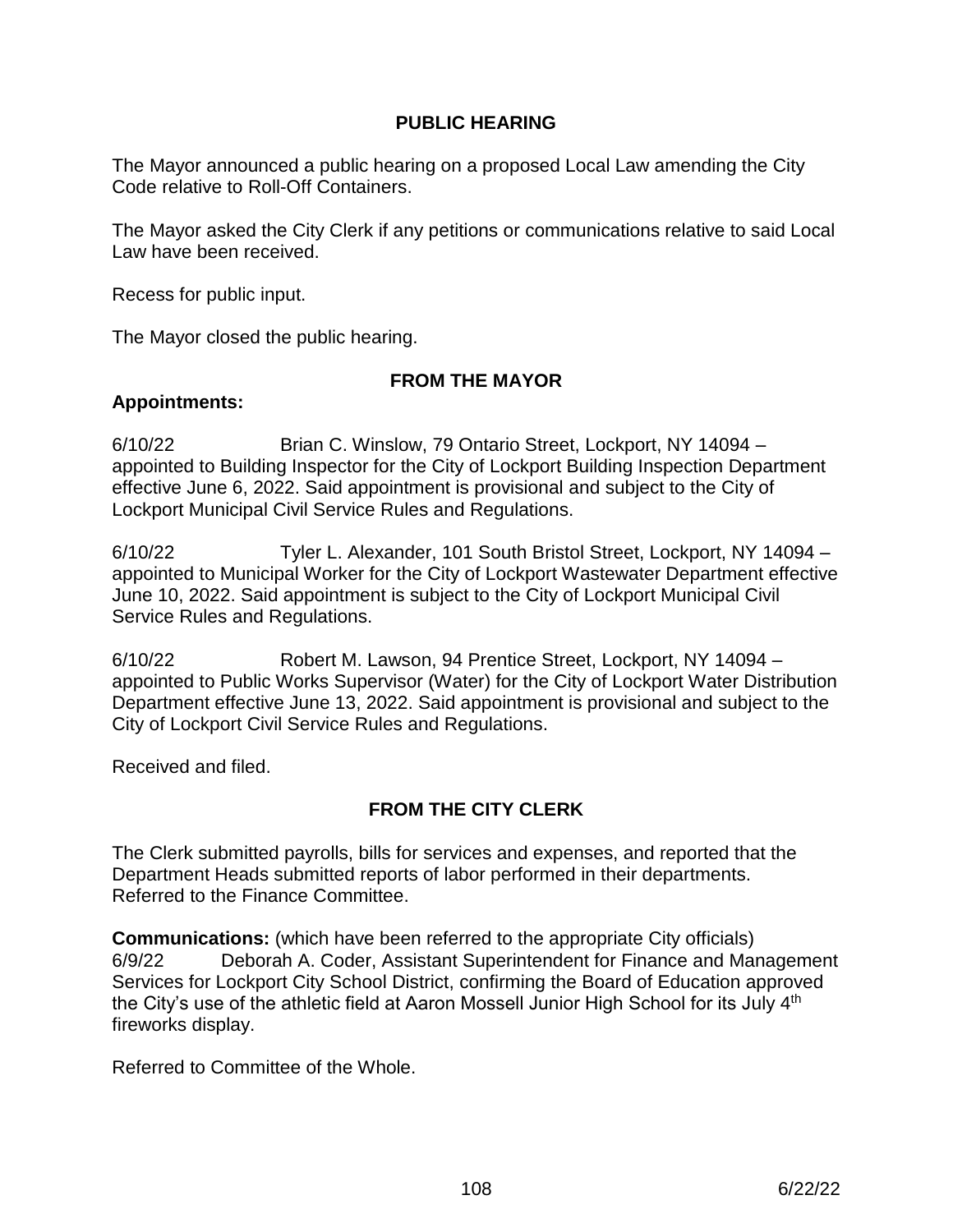6/22/22 Paul K. Oates, City Clerk – notification that the Lockport Municipal Offices will be closed as follows in the month of July in observance of Independence Day.

Monday, July 4<sup>th</sup>

Garbage will be collected on the day following regularly scheduled collection that week.

Referred to the Media.

## **Notice of Complaint:**

6/20/22 201 Price Street – trees 6/21/22 160 Vine Street – trees

Referred to the Director of Highways, Parks and Water Distribution

#### **Notice of Claim:**

| 6/9/22  | Ann Murphy, 11 Cleveland Place, Lockport, NY                  |
|---------|---------------------------------------------------------------|
| 6/16/22 | Frederick Eberhart, 5778 Erna Drive, Lockport, NY             |
| 6/21/22 | E. A. Granchelli, Developer LLC, 36 Pine Street, Lockport, NY |

Referred to the Corporation Counsel.

## **MOTIONS & RESOLUTIONS**

#### **062222.2**

By Alderman Beakman:

Resolved, that the Mayor and City Clerk be authorized to issue orders in favor of the claimants for payrolls, bills, and services to be paid on June 23, 2022 as follows:

| <b>General Fund</b>     | Fund A          | \$147,938.85 |
|-------------------------|-----------------|--------------|
| <b>Water Fund</b>       | Fund FX         | \$5,584.98   |
| Sewer Fund              | Fund G          | \$35,709.69  |
| <b>Capital Projects</b> | Fund H          | \$614,465.66 |
| Self-Insurance          | <b>Fund MS</b>  | \$1,548.00   |
| <b>Worker's Comp</b>    | Fund S          | \$6,425.00   |
| Refuse & Recycle        | Fund CL         | \$90,717.27  |
| Payroll                 | Pay Date 6/2/22 | \$514,762.73 |

Seconded by Alderman Barnard and adopted. Ayes 5.

#### **062222.3**

By Alderman Beakman:

Resolved, that in accordance with Section 11-C of the New York Domestic Relations Law, the Common Council of the City of Lockport appoints John Lombardi III as a Marriage Officer for the City of Lockport for a term of two years.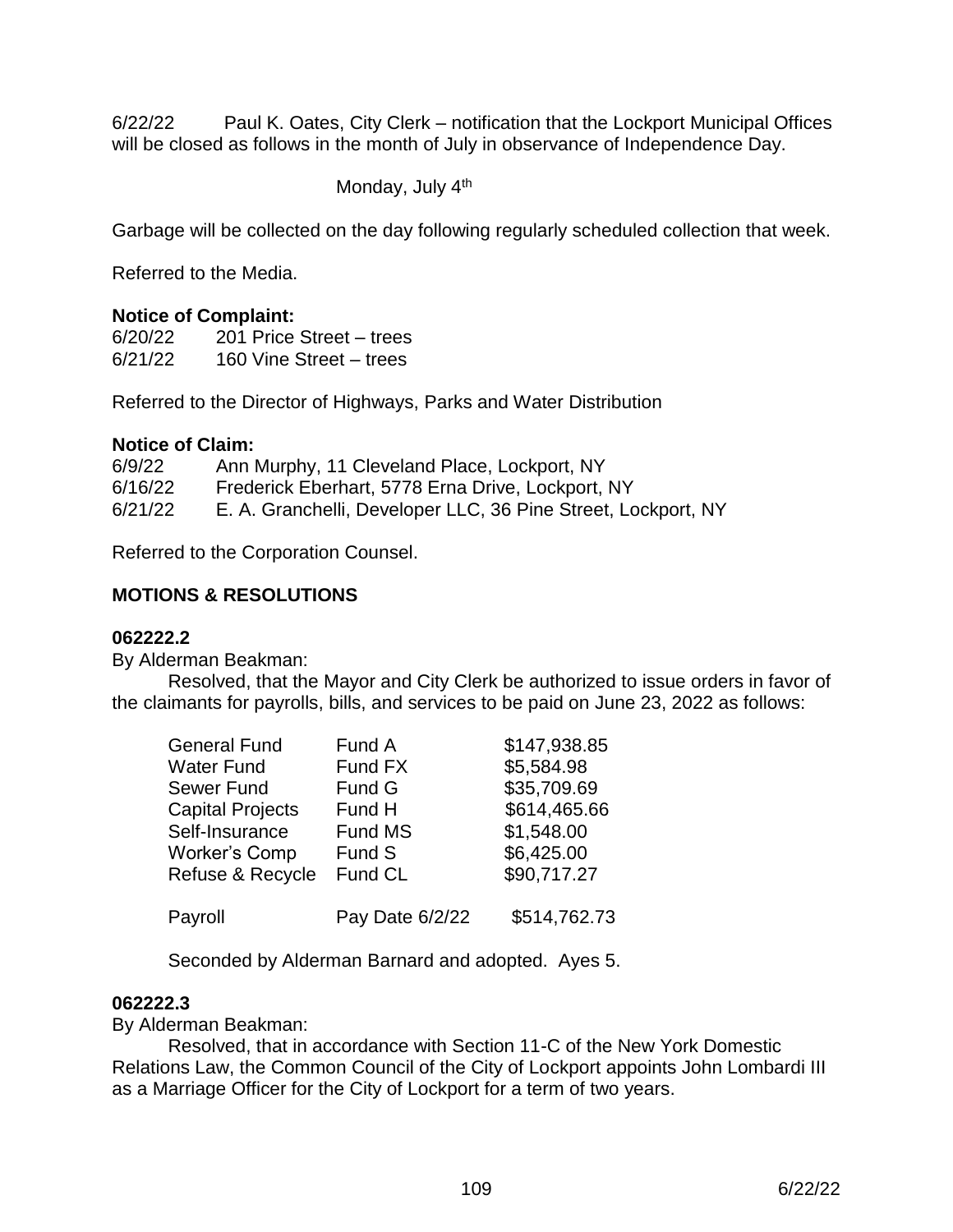Seconded by Alderman Devine and adopted. Ayes 5.

## **062222.4**

By Alderman Devine:

Whereas, the City of Lockport has entered into a contract with Young Explosives Corporation for Fourth of July fireworks at a cost of \$7,550; and

Whereas, the Lockport City School District has given approval for the use of the Aaron Mossell Junior High School Athletic Field for said fireworks display; now, therefore, be it

 Resolved, that pursuant to the request of the Chief of Police, Corinthia Street will be closed between Trowbridge and Prospect Streets, and Passaic Avenue will be closed between Green and Corinthia Streets, and be it further

Resolved, that the Director of Highways, Parks and Water Distribution be and the same is hereby authorized and directed to arrange for delivery of barricades to said area prior to said event.

Seconded by Alderman Kantor and adopted. Ayes 5.

## **062222.5**

By Alderman Devine:

Resolved, that pursuant to their request, permission is hereby granted to Freedom Church to barricade a portion of Ontario Street, between Hawley and North Transit Streets, in front of the Imagine Community Garden, on Wednesday June 29, 2022, for a Community Block Party from 5 until 8 p.m., and be it further

Resolved, that Freedom Church is granted permission to erect bounce houses during the event, subject to Freedom Church providing the City Clerk with a certificate of insurance naming the City of Lockport as additionally insured prior to the event, and be it further

 Resolved, that the Director of Highways, Parks and Water Distribution be and the same is hereby authorized and directed to arrange for delivery of barricades to said area prior to said event.

Seconded by Alderman Fogle and adopted. Ayes 5.

## **062222.6**

By Alderman Barnard:

Resolved, that pursuant to their request, Spring Lake Winery is hereby granted permission to erect a banner at least 17' from the ground across East Avenue at Davison Road to promote a concert event on August 20, 2022. Banner is to be erected from August 8 thru August 20, 2022 based on a schedule approved by the City Clerk, and be it further

Resolved, that said permission is subject to Spring Lake Winery filing a certificate of insurance with the City Clerk naming the City of Lockport as additional insured and subject to payment of \$50, and be it further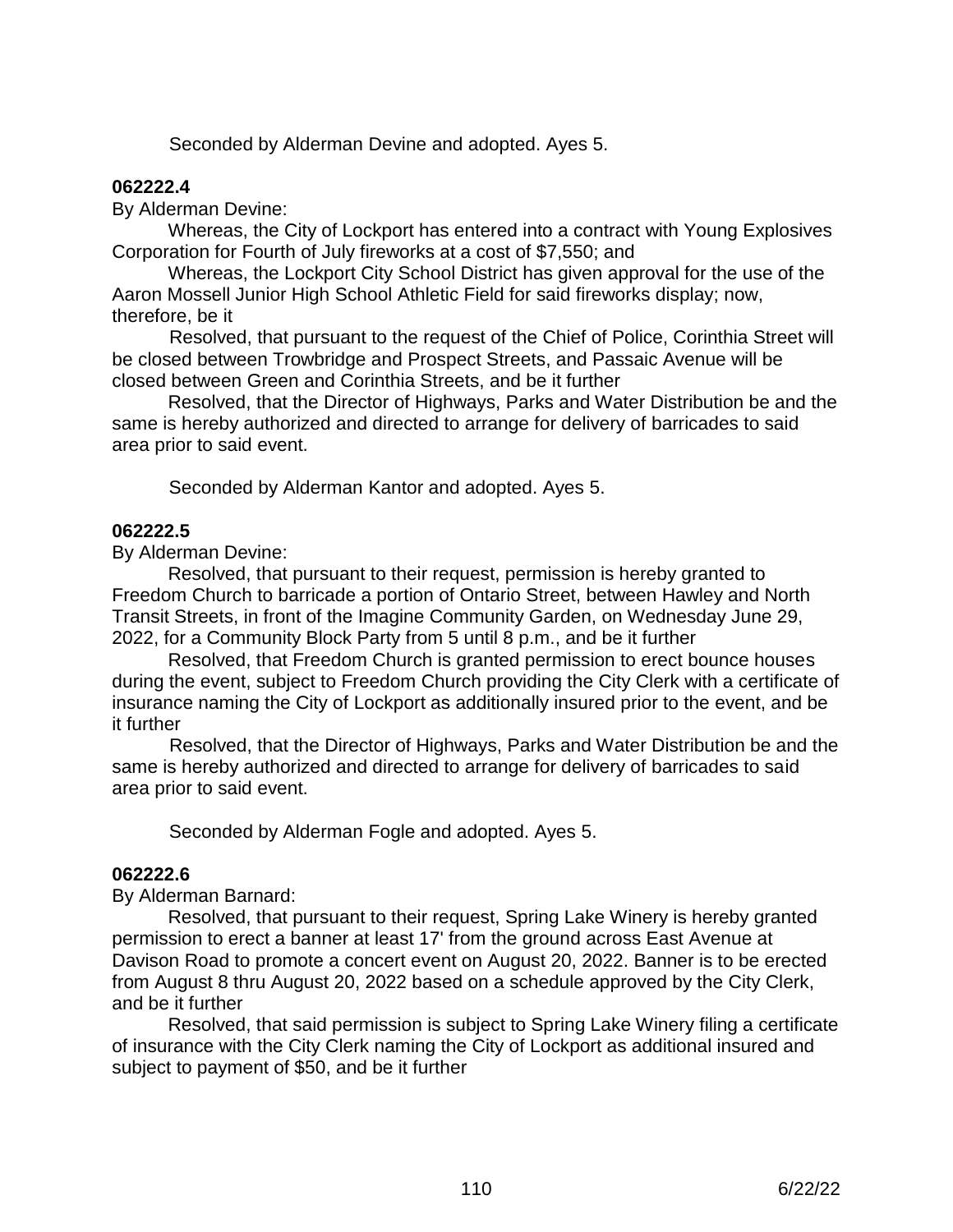Resolved, that the City Clerk is hereby authorized and directed to make arrangements with city forces to erect the banner.

Seconded by Alderman Kantor and adopted. Ayes 5.

## **062222.7**

By Alderman Devine:

Resolved, that pursuant to their request, permission is hereby granted to the residents of Grosvenor Street to barricade Grosvenor from Church Street to North Transit Street on July 3, 2022, for a block party, and be it further

Resolved, that the Director of Highways, Parks and Water Distribution be and the same is hereby authorized and directed to arrange for delivery of barricades to said area prior to said event.

Seconded by Alderman Kantor and adopted. Ayes 5.

## **062222.8**

By Alderman Fogle:

 Whereas, Pinnacle Community Services, formerly Family & Children's Service of Niagara, aims to create positive parent/child interactions, and promote the health and development of families and children, and self-sufficiency; and

Whereas, Pinnacle would like to hold a free, community carnival on July 23rd at Altro Park, featuring food, ice cream, games, face painting, and a DJ; now, therefore, be it

 Resolved, that pursuant to their request, Pinnacle Community Services is hereby granted permission to hold a free, community carnival at Altro Park on Saturday, July 23, 2022 from 9am until 4pm, subject to filing a certificate of insurance with the City Clerk naming the City of Lockport as additional insured.

Seconded by Alderman Barnard and adopted. Ayes 5.

#### **062222.9**

By Alderman Barnard:

Resolved, that resolution #052522.11, authorizing the Mayor to enter into a purchasing agreement under State bid to purchase a 2021 John Deere 310L Backhoe Loader for a total price of \$120,222.08, be and the same is hereby rescinded.

Seconded by Alderman Fogle and adopted. Ayes 5.

#### **062222.10**

By Alderman Barnard:

Whereas, the NYS Department of Transportation has awarded the City of Lockport a total of \$1,868,710.55 in FY 2022 funds; and

Whereas, the Director of Highways, Parks, and Water Distribution has recommended utilizing a portion of said funds for the purchase of a 2021 John Deere 310L Backhoe Loader via Sourcewell Contract 032119-JDC for \$120,222.08; and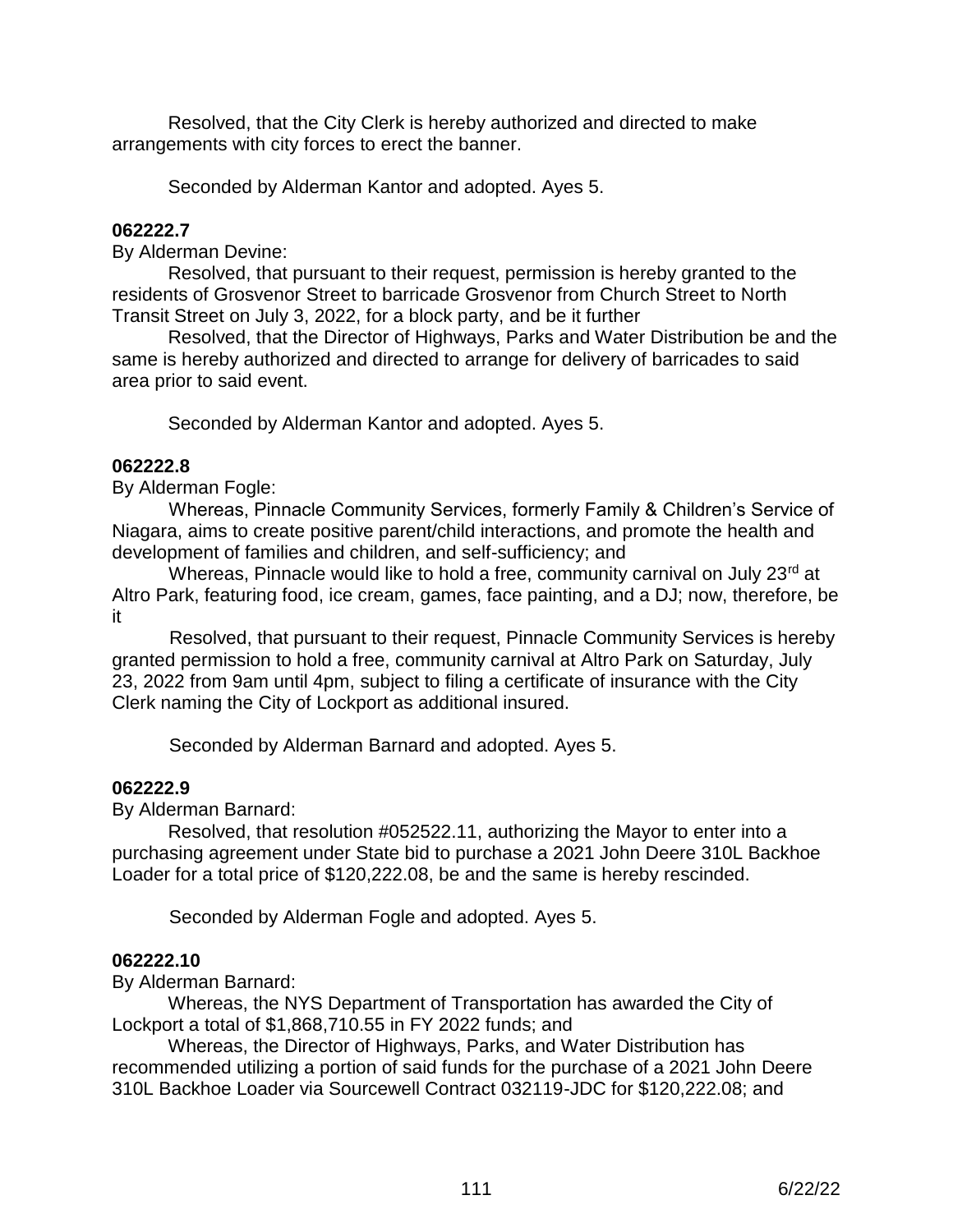Whereas, the Division of Public Works also recommends the trade in of vehicle #710, a 2009 New Holland backhoe, for an estimated trade-in value of \$17,000; now, therefore, be it

Resolved, that the Common Council hereby authorizes the Mayor to enter into a purchasing agreement under State bid with John Deere to purchase said piece of equipment for a net price of \$103,222.08.

Seconded by Alderman Fogle and adopted. Ayes 5.

#### **062222.11**

By Alderman Kantor:

Whereas, resolution 060822.5 authorized the Youth Board to conduct an Independence Day Parade on Sunday, July 3, 2022 at Veteran's Memorial Park, proceeding west on East Avenue to the Big Bridge; and

Whereas, the Youth Board has requested that the City sponsor \$3,000 in costs associated to the event, which was not budgeted for in the FY 2022 operating budget; now, therefore, be it

Resolved, that the 2022 General Fund Budget is hereby amended as follows:

| Decrease: | A.1900.54775 Contingency      | \$3,000 |
|-----------|-------------------------------|---------|
| Increase: | A.8510.54510 Program Expenses | \$3,000 |

Seconded by Alderman Beakman and adopted. Ayes 5.

#### **062222.12**

By Alderman Beakman:

Whereas, the City of Lockport Police Department has an Asset Forfeiture bank account that has accumulated funds; and

 Whereas, the City of Lockport Police Chief has ensured that funds can be used appropriately for Police Department upgrades and maintenance; and

Whereas, the City must amend its 2022 budget to properly account for the use of these funds; and

Whereas, the Police Department has identified the need to improve their bike equipment with new lights and storage; now, therefore, be it

Resolved, that the 2022 General Fund Budget is hereby amended as follows:

Increase:

|  | Expense: A3120.54515 Special Supplies | \$971.86 |
|--|---------------------------------------|----------|
|--|---------------------------------------|----------|

Revenue: A.3120.34389 Other Federal Public Safety \$971.86

Seconded by Alderman Devine and adopted. Ayes 5.

#### **062222.13**

By Alderman Kantor: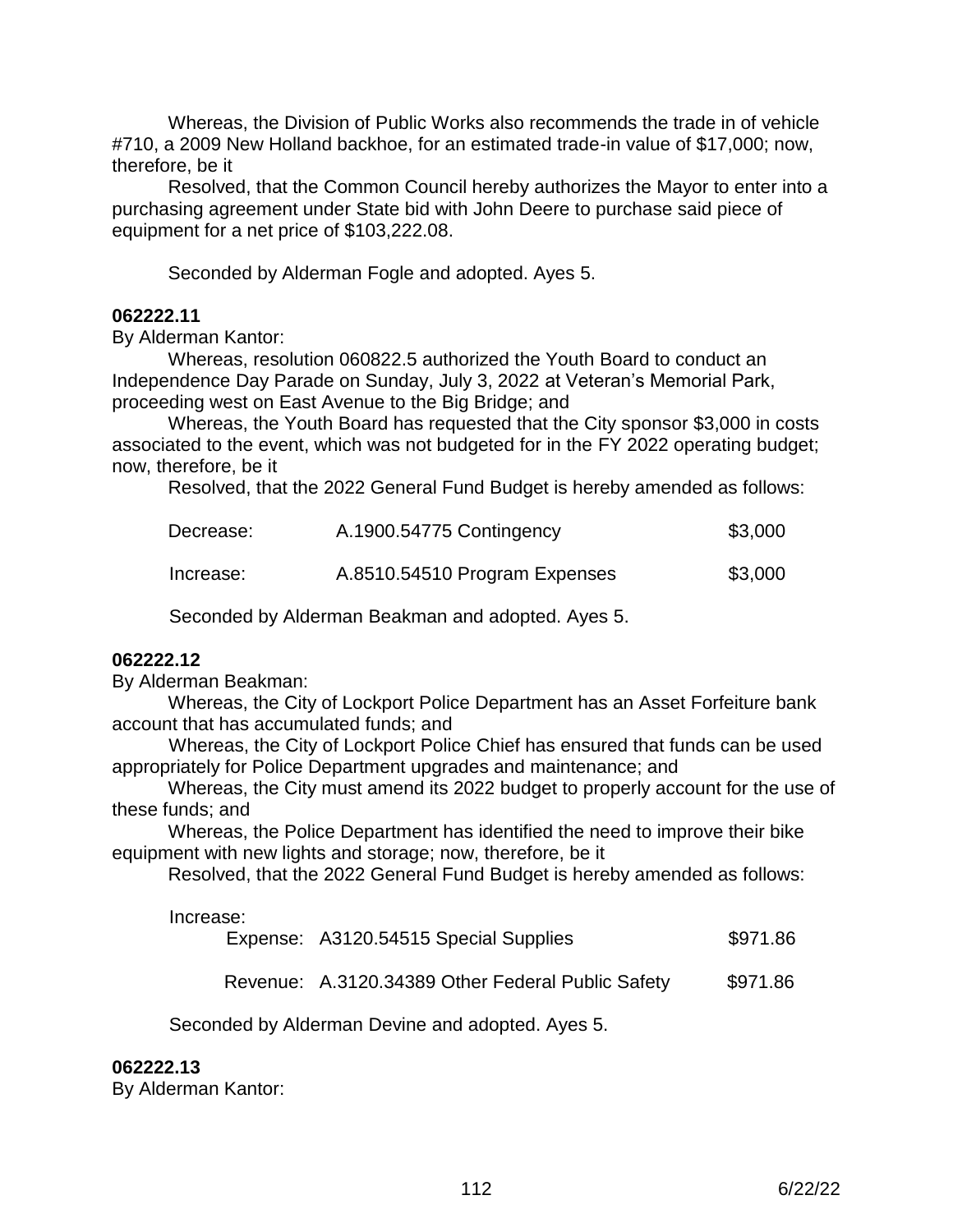Whereas, the NYS Department of Transportation has awarded the City of Lockport \$130,127.39 in Pave Our Potholes (POP) funding; now, therefore, be it Resolved, that the FY 2022 Capital Fund budget is amended to add the remaining balances as follows:

| Revenue: |                             |                          |              |
|----------|-----------------------------|--------------------------|--------------|
|          | Increase<br>H082.5112.33501 | Consolidated Highway Aid | \$130,127.39 |
| Expense: |                             |                          |              |
|          | Increase<br>H082.5112.52450 | Infrastructure – Roads   | \$130,127.39 |

Seconded by Alderman Barnard and adopted. Ayes 5.

#### **062222.14**

By Alderman Devine:

Whereas, resolution 041322.8 authorized the purchase of replacement hardware for the Water Pump Station from the H204 capital water infrastructure improvement fund; and

Whereas, the Chief Water Treatment Plant Operator has recommended the purchase of one additional Hyundai 380-480 V drive to ensure that the City can continue operations uninterrupted throughout the summer; now, therefore, be it

 Resolved, that the City is authorized to utilize an additional \$4,939.22 from the H204 capital project funds (FX infrastructure improvements).

Seconded by Alderman Fogle and adopted. Ayes 5.

## **062222.15**

By Alderman Beakman:

Resolved, that pursuant to their request, Zimmie's Tire & Auto, 1 Niagara Street in Lockport, is hereby granted permission to park a tire trailer in the city parking lot for a period of two weeks at the end of June and beginning of July, while their parking lot is being resurfaced. Said permission is subject to Zimmie's filing a certificate of insurance with the City Clerk naming the City of Lockport as additional insured.

Seconded by Alderman Kantor and adopted. Ayes 5.

#### **062222.16**

By Alderman Fogle:

Whereas, the NYS Department of Transportation has awarded the City of Lockport a total of \$1,868,710.55 in FY 2022 funds; and

Whereas, the Director of Highways, Parks, and Water Distribution has recommended the purchase of a Scagg Turf Tiger II mower via Sourcewell bid; now, therefore, be it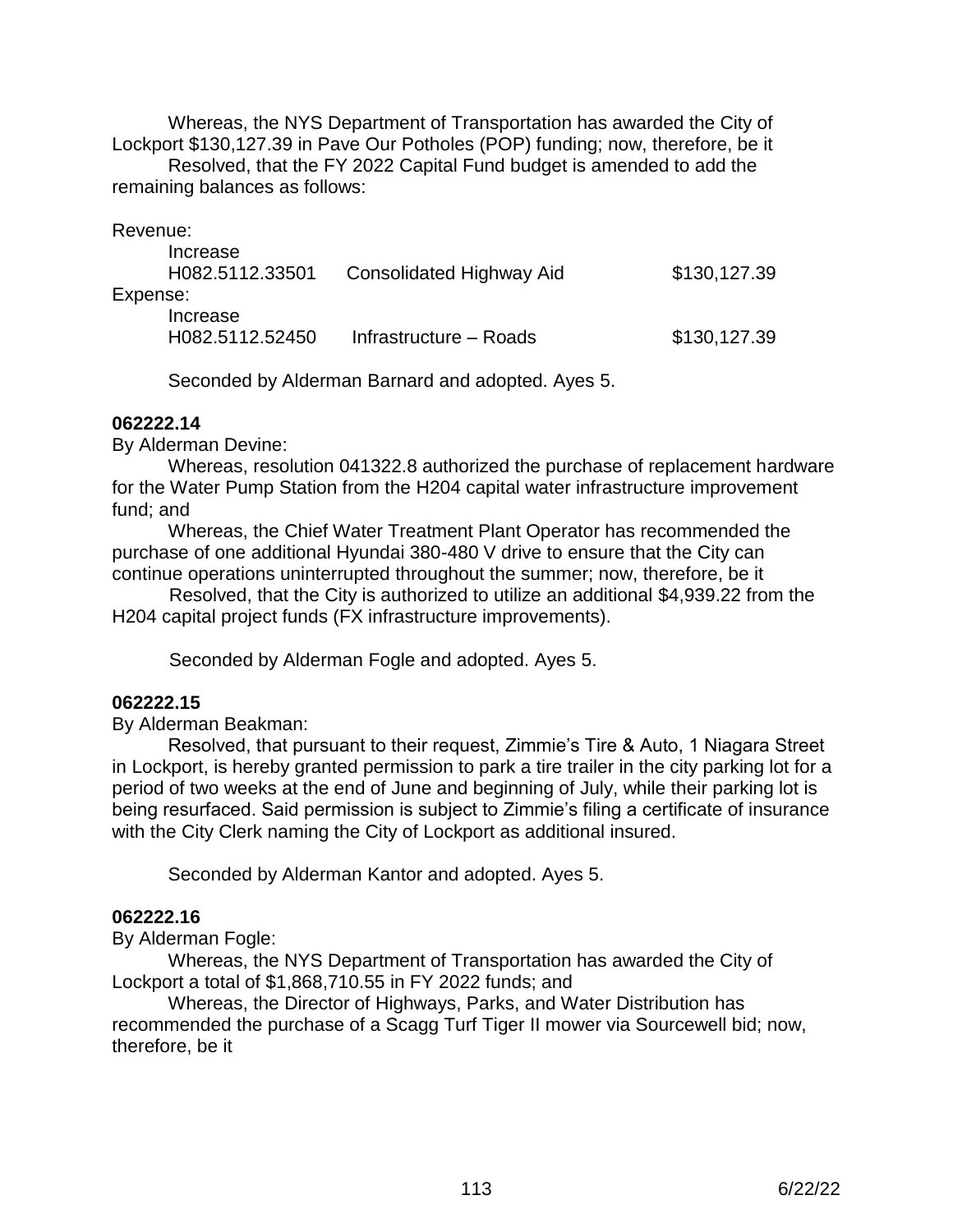Resolved, that the Common Council hereby authorizes the Mayor to enter into a purchasing agreement under State bid with Niagara Frontier Equipment Sales Inc. to purchase said piece of equipment for a total price of \$14,733.22 with NYS DOT funding.

Seconded by Alderman Kantor and adopted. Ayes 5.

## **062222.17**

By Alderman Beakman:

Resolved, that pursuant to the request of Amanda Gorko, property owner of 329 East Avenue, permission is hereby granted to replace a fence in the City's right-of-way at 329 East Avenue, subject to the following provisions:

that upon motion of the Common Council, duly adopted by a majority vote only, and thirty days' notice from the City Clerk, the fence must be removed,

filing a certificate of insurance with the City Clerk naming the City of Lockport as additional insured, leaving the City free and clear of all liability in connection therewith,

waiver of the one-time revocable permit fee of \$100.00, as the damage caused to the fence was from a City-owned tree, and the homeowner already applied and paid for the \$20 building fee.

Seconded by Alderman Kantor and adopted. Ayes 5.

#### **062222.17A**

By Alderman Fogle:

 Whereas, the Fire Chief of the City of Lockport is a position that is not represented by a collective bargaining unit; and

 Whereas, the Fire Board has appointed Luca Quagliano as the Fire Chief effective April 12, 2022; and

 Whereas, the City of Lockport and the Fire Chief desire to enter into a written Employment Agreement thereby describing the salary, benefits and terms of employment for the Fire Chief; now, therefore, be it

 Resolved, that the City of Lockport hereby authorizes the Mayor to execute the attached Employment Agreement with Fire Chief Luca Quagliano; and be it further Resolved, that the FY 2022 General Fund Budget be amended as follows:

#### **Expenditures**

| Decrease:<br>A.1900.54775                                 | Contingency                                        | \$9,611                   |
|-----------------------------------------------------------|----------------------------------------------------|---------------------------|
| Increase:<br>A.3410.51010<br>A.3410.51185<br>A.3410.58010 | <b>Full Time Wages</b><br>Allowance<br><b>FICA</b> | \$5,690<br>\$950<br>\$435 |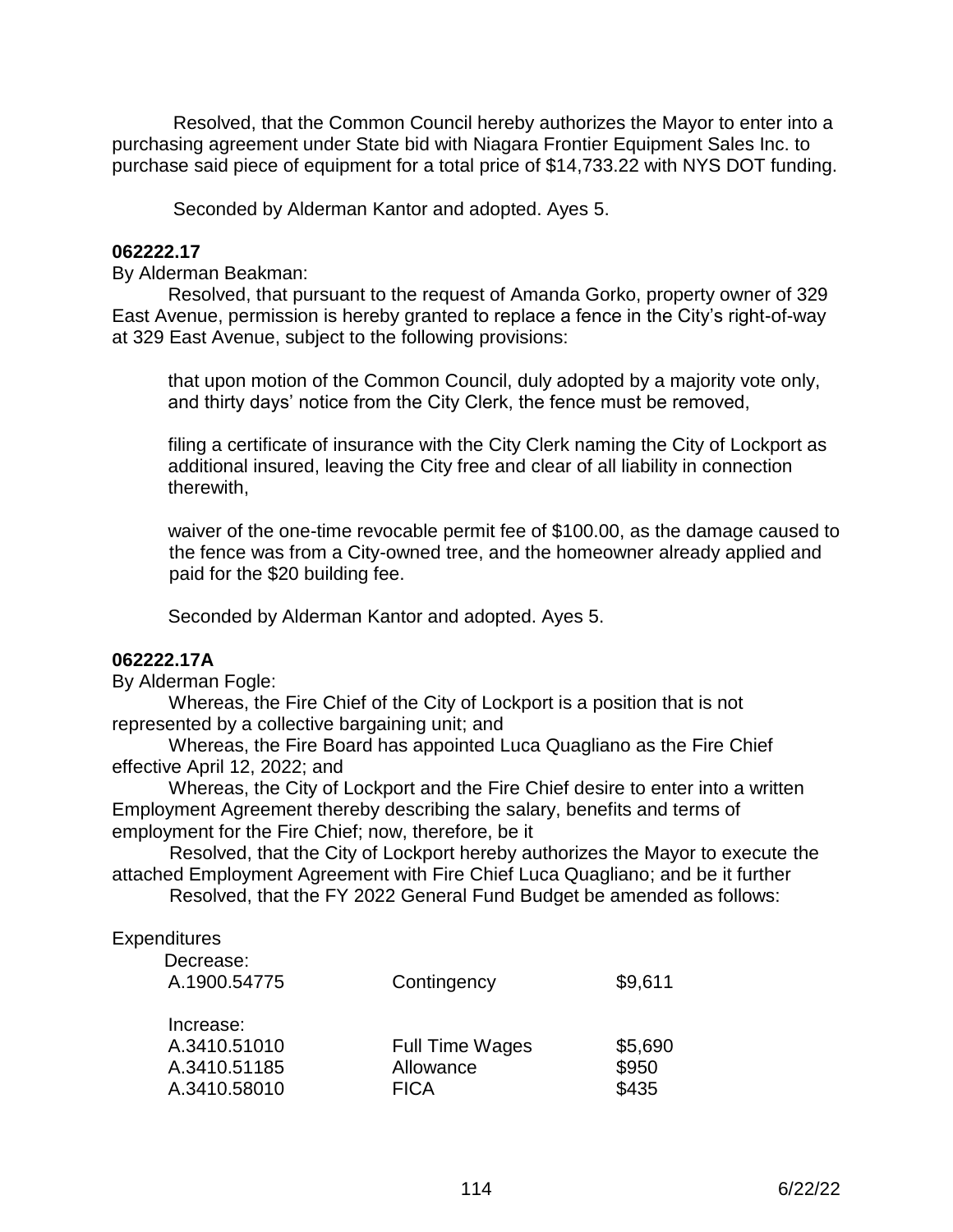| A.3410.58050 | Retirement              | \$1,536 |
|--------------|-------------------------|---------|
| A.9000.58042 | <b>HRA Contribution</b> | \$1,000 |

Seconded by Alderman Devine and adopted. Ayes 5.

#### **062222.17B**

By Alderman Beakman:

 Whereas, on January 21, 2022, the City of Lockport Civil Service Commission approved the new job specification for "Director of Streets, Parks and Water Distribution"; and

 Whereas, the current Director possesses extensive experience and seniority with the City; and

 Whereas, the Director's extraordinary experience and qualifications require that his pay grade start at a higher step level; and

 Whereas, the Director is currently qualified to complete annual backflow prevention inspections or repairs within the City, which are duties outside of the normal job description for this position; and

 Whereas, the City desires the "Director of Streets, Parks and Water Distribution" to complete annual backflow prevention inspections or repairs within the City; and

 Whereas, the City desires to compensate the "Director of Streets, Parks and Water Distribution" for the completion of these additional job duties; and

 Whereas, the City and the Department Heads Union have reached an agreement relative to the Step rate and the additional duties of the Director; now, therefore, be it

 Resolved, that the City of Lockport approves the Memorandum of Understanding with the Department Heads Union addressing the Step rate of "Director of Streets, Parks and Water Distribution" and the additional duties and compensation relative to the annual backflow prevention inspections or repairs; be it further

 Resolved, that the Mayor is authorized to execute the attached Memorandum of Understanding with the Department Heads Union.

Seconded by Alderman Barnard and adopted. Ayes 5.

#### **062222.17C**

By Alderman Beakman:

 Whereas, the City's Water Treatment Plant and Waste Water Plant require reorganization to meet the needs of the City; and

 Whereas, the reorganization will allow the City to maximize its existing staff to perform the duties of quality assurance/quality control (QA/QC) assuring that the quality of the work in the lab meets or exceeds the standards set forth by the oversight agencies and specifications of the licenses held by the City; and

 Whereas, the Director's extraordinary experience and qualifications require that his pay grade start at a higher step level; and

 Whereas, the City and the Department Heads Union have reached an agreement to compensate the existing Department Heads handling duties outside of their normal job description; now, therefore, be it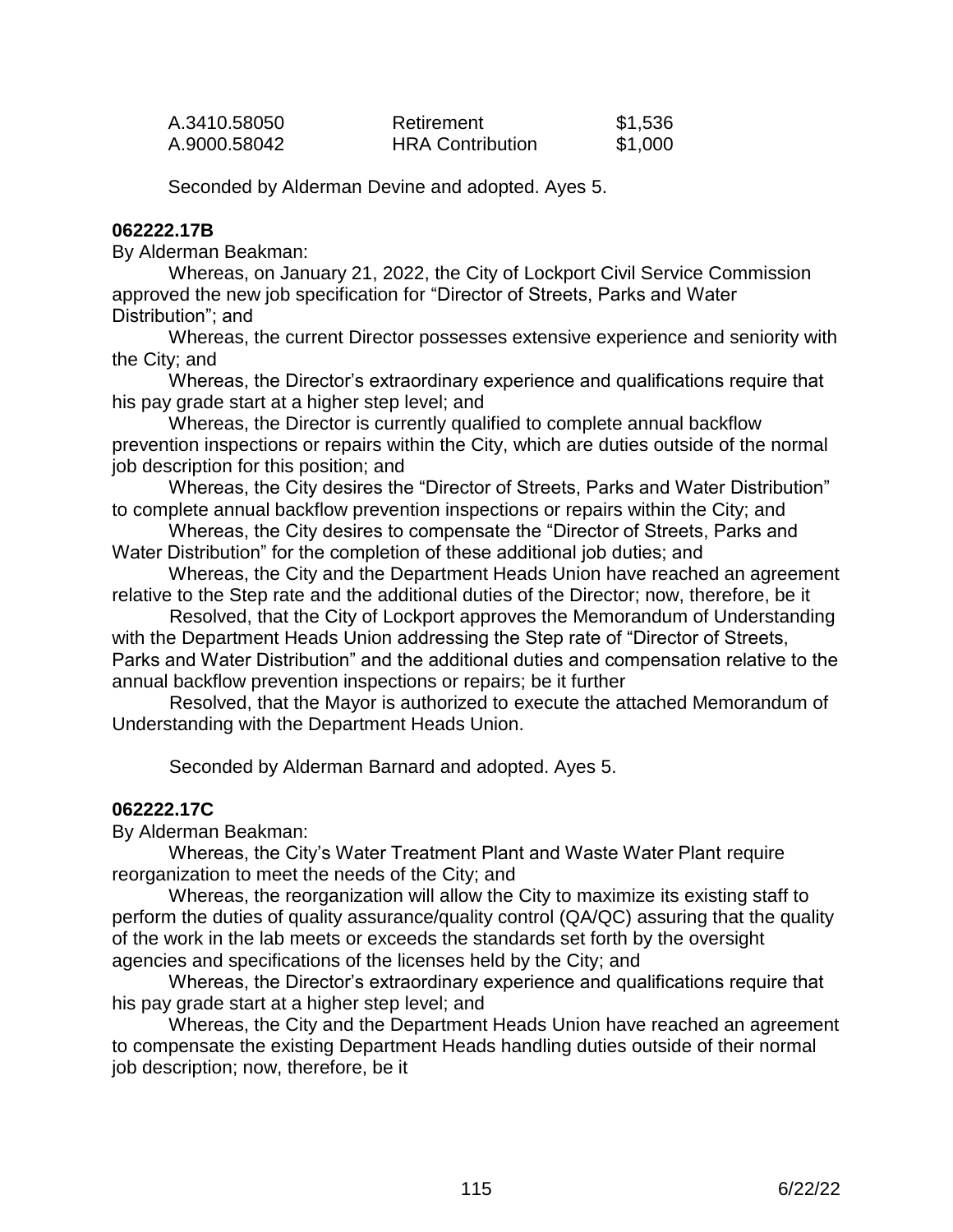Resolved, that the City of Lockport approves the Memorandum of Understanding with the Department Heads Union addressing pay grade for "Chief Operator - Waste Water Treatment Plant" and "Chief Operator – Water Treatment Plant"; and be it further

 Resolved, that the Mayor is authorized to execute the attached Memorandum of Understanding with the Department Heads Union; and be it further

 Resolved, that the FY 2022 Water and Sewer operating budgets are amended as follows:

Expenses

Decrease:

| FX.1900.54775<br>G.1900.54775 | Contingency<br>Contingency | \$4,202<br>\$9,106 |
|-------------------------------|----------------------------|--------------------|
| Increase:                     |                            |                    |
| FX.8330.51010                 | <b>Full Time Wages</b>     | \$3,524            |
| FX.8330.58010                 | <b>FICA</b>                | \$270              |
| FX.8330.58050                 | Retirement                 | \$408              |
| G.8130.51010                  | <b>Full Time Wages</b>     | \$7,637            |
| G.8130.58010                  | <b>FICA</b>                | \$584              |
| G.8130.58050                  | Retirement                 | \$885              |

Seconded by Alderman Kantor and adopted. Ayes 5.

## **062222.17D**

By Alderman Beakman:

 Whereas, the City's Water Treatment Plant and Waste Water Plant require minor reorganization to meet the needs of the City; and

 Whereas, the position Assistant Chief Operator is exclusively represented by CSEA and the current Assistant Chief Operator currently holds a Class 3A license; and

 Whereas, the current Assistant Chief Operator currently meets the laboratory requirements set forth by the oversight agency; and

 Whereas, the Assistant Chief Operator, if so qualified, shall perform the duties of quality assurance/quality control (QA/QC) assuring that the quality of the work in the lab meets or exceeds the standards set forth by the oversight agencies and specifications of the licenses held by the City; and

 Whereas, by completing QA/QC with existing City personnel will save the City tens of thousands of dollars because it will not have to engage an outside contractor to complete the same; and

 Whereas, the City and CSEA have reached an agreement to compensate the existing employee handling duties outside of their normal job description retroactively to January 1, 2022 going forward; now, therefore, be it

 Resolved, that the City of Lockport approves the Memorandum of Understanding with CSEA addressing the retroactive increase in salary for the Assistant Chief Operator effective January 1, 2022 and pursuant to the Memorandum of Understanding; and be it further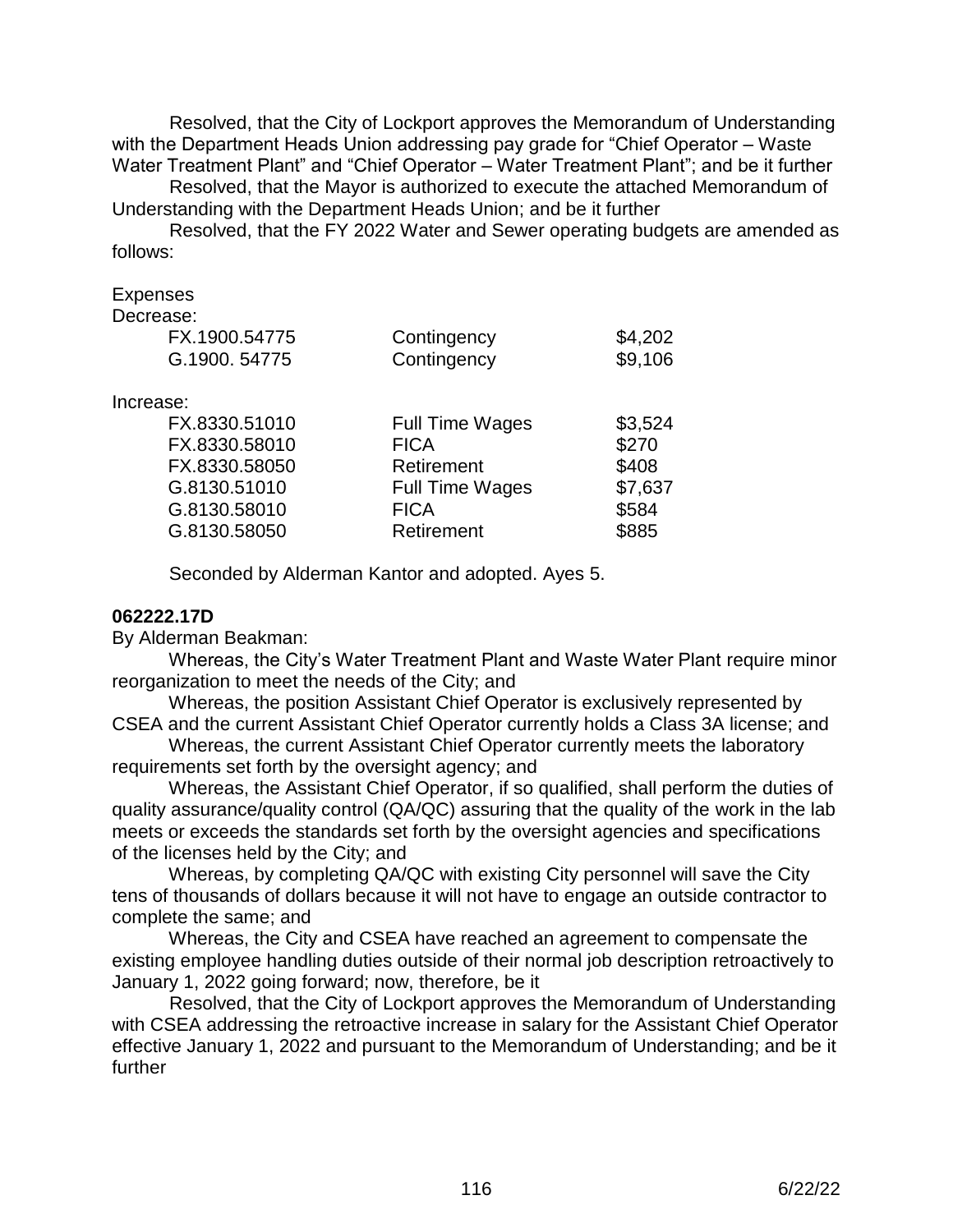Resolved, that the Mayor is authorized to execute the attached Memorandum of Understanding with CSEA; and be it further

 Resolved, that the FY 2022 Sewer Fund operating budget is amended as follows:

#### **Expenses**

| Decrease:                                                                          |             |         |
|------------------------------------------------------------------------------------|-------------|---------|
| G.1900.54775                                                                       | Contingency | \$5,000 |
| Increase:<br>$\bigcap$ $\bigcap$ $\bigcap$ $\bigcap$ $\bigcap$ $\bigcap$ $\bigcap$ | All -       | Ar aaa  |

| G.8130.51185<br>Allowances | \$5,000 |
|----------------------------|---------|
|----------------------------|---------|

Seconded by Alderman Fogle and adopted. Ayes 5.

## **062222.17E**

By Alderman Devine:

 Whereas, the City of Lockport Common Council has made considerations regarding the operations and personnel configurations of the departments of Water Filtration and Wastewater Treatment; and

 Whereas, the Council has decided to make additional alterations outside of those found in the Memorandums of Understanding found in the Addendum of this Council meeting; now, therefore, be it

 Resolved, that the City of Lockport hereby amends the FY 2022 Personnel Detail as follows:

Remove 1 FTE Water Treatment Plant Operator in Water Filtration Add 1 FTE Maintenance Supervisor in Water Filtration

## And be it further

Resolved, that the FY 2022 Water operating budget is amended as follows:

## Expenses

| Decrease:<br>FX.1900.54775 | Contingency            | \$763 |
|----------------------------|------------------------|-------|
|                            |                        |       |
| Increase:                  |                        |       |
| FX.8330.51010              | <b>Full Time Wages</b> | \$640 |
| FX.8330.58010              | <b>FICA</b>            | \$49  |
| FX.8330.58050              | Retirement             | \$74  |
|                            |                        |       |

Seconded by Alderman Beakman and adopted. Ayes 5.

## **062222.17F**

By Alderman Devine:

 Resolved, that the Mayor and Common Council do hereby extend condolences to the family of Thomas H. Baehr, a retired City of Lockport firefighter, who served the department between 1974 and 2003, who recently passed away.